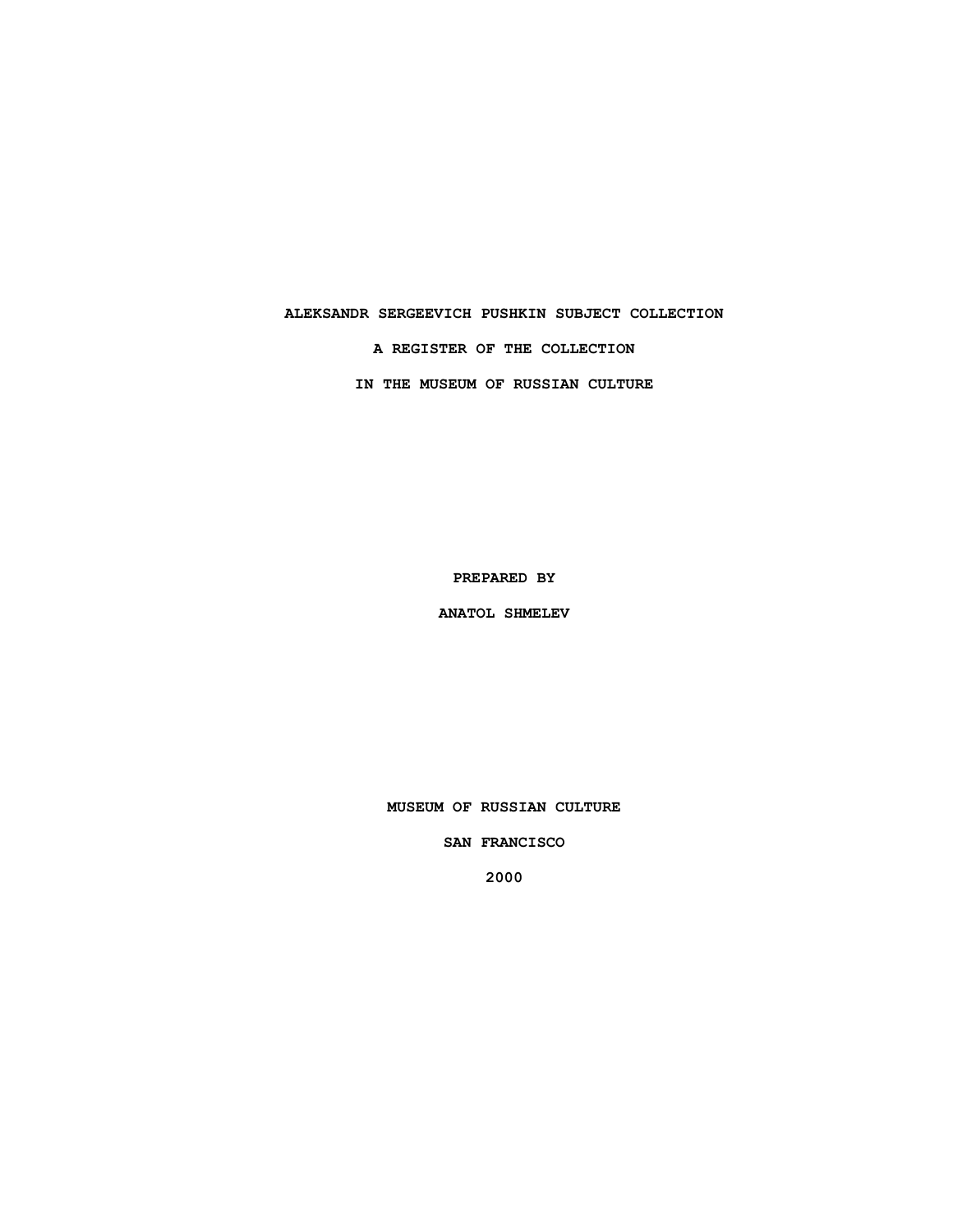#### **SCOPE AND CONTENT NOTE**

#### **ALEKSANDR SERGEEVICH PUSHKIN SUBJECT COLLECTION**

**This collection contains rare books, clippings, special issues of periodicals and typescripts relating to the life, writings and legacy of Aleksandr Pushkin. Much of the material is connected with anniversary celebrations (1937 – 100 years of his death, and 1949 – 150 years of his birth).**

**Detailed processing and preservation microfilming for these materials were made possible by a generous grant from the National Endowment for the Humanities and by matching funds from the Hoover Institution and Museum of Russian Culture. The grant also provides depositing a microfilm copy in the Hoover Institution Archives. The original materials and copyright to them (with some exceptions) are the property of the Museum of Russian Culture, San Francisco. A transfer table indicating corresponding box and reel numbers is appended to this register.**

**The Hoover Institution assumes all responsibility for notifying users that they must comply with the copyright law of the United States (Title 17 United States Code) and Hoover Rules for the Use and Reproduction of Archival Materials.**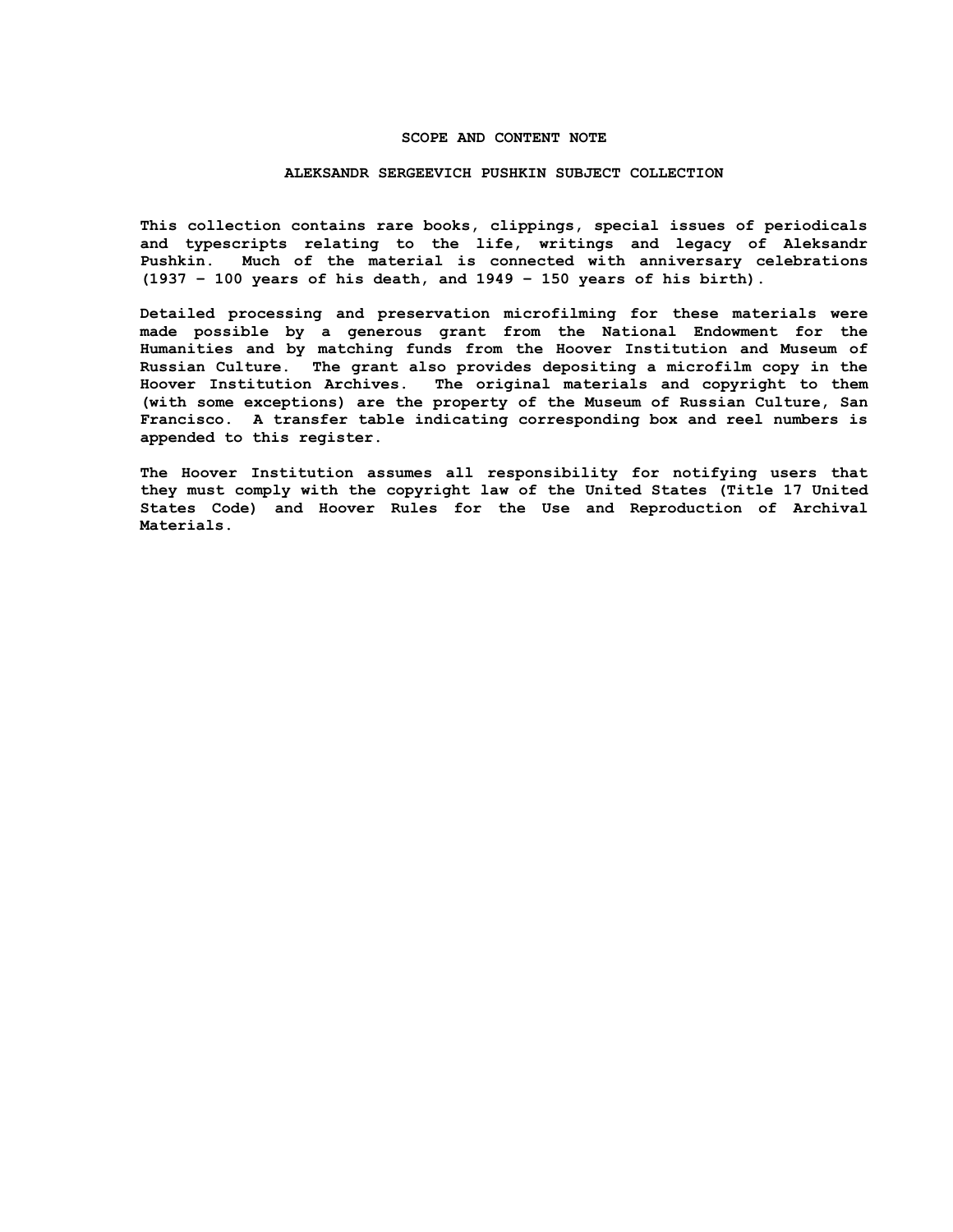## **REGISTER**

# **ALEKSANDR SERGEEVICH PUSHKIN SUBJECT COLLECTION**

### **SERIES DESCRIPTION:**

| Box Nos | Series                                                                                                                                                      |
|---------|-------------------------------------------------------------------------------------------------------------------------------------------------------------|
| 1       | GENERAL FILE, 1935-1972. Articles, books, clippings,<br>special issues of periodicals, scrapbooks and writings,<br>arranged alphabetically by physical form |
| $2 - 3$ | OVERSIZE FILE, 1936-1949. Commemorative newspaper issues<br>and scrapbooks, composed primarily of clippings and<br>correspondence                           |